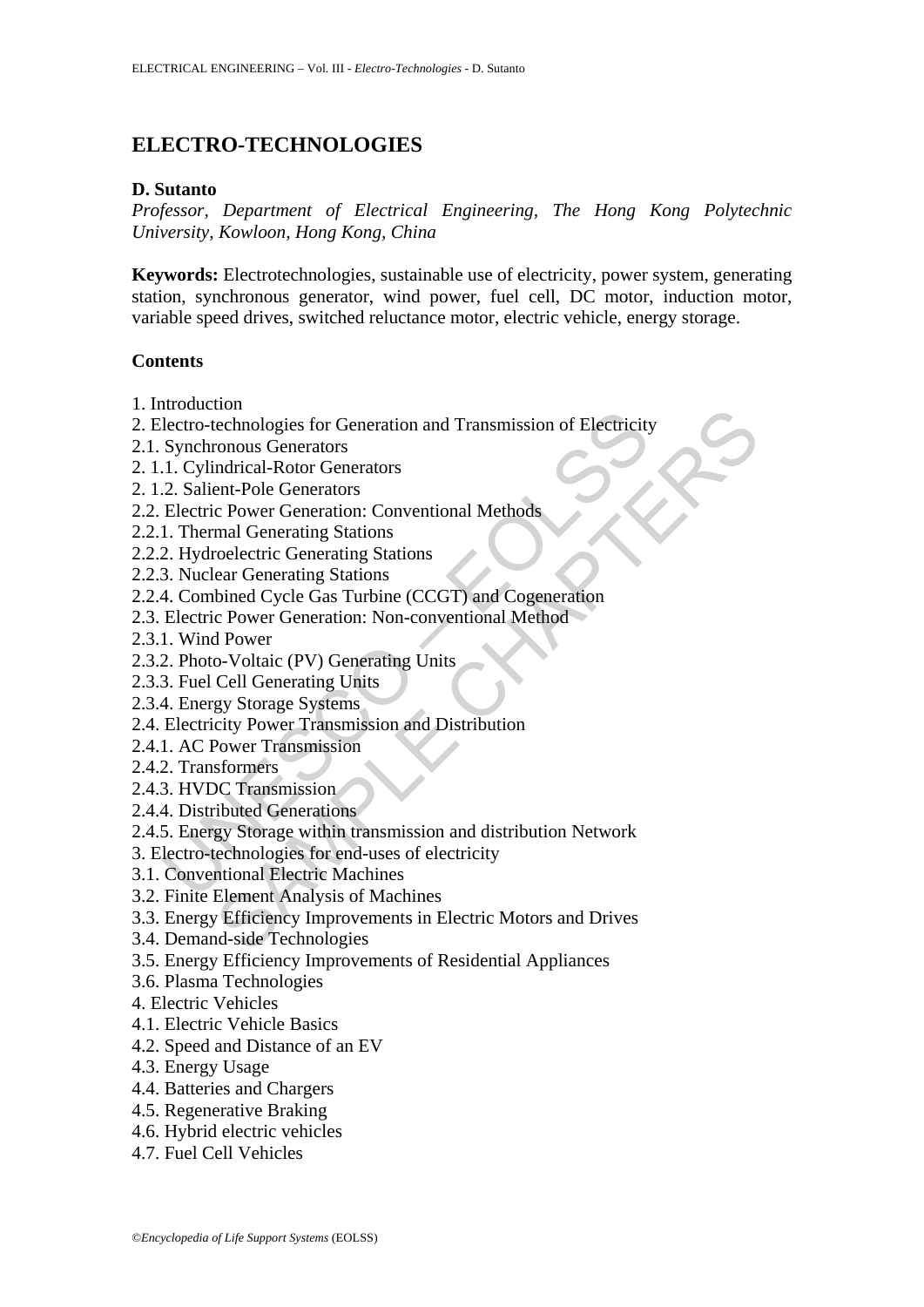5. Conclusion Glossary Bibliography Biographical Sketch

#### **Summary**

The discovery of practical electro-technologies such as electrical generators, motors, and lighting in the last part of the  $19<sup>th</sup>$  century accelerated economic development through a period of rapid dynamic growth. This first wave of electrification was largely complete by 1940. The next fifty years witnessed a second period of electrification built on diverse range of electro-technologies. Today many question whether the world can sustain the continued increase in pollution level due to fossil fuel combustion and transportation. Recent and ongoing analysis points toward a third wave of electrification as a sound and sane path towards sustainability of social and economic progress. New electro-technologies are now being developed to meet the future demand for electrical energy while satisfying environmental constraints.

sportation. Recent and ongoing analysis points toward a third was sound and sane path towards sustainability of social and econom tro-technologies are now being developed to meet the future dergy while satisfying environme ion. Recent and ongoing analysis points toward a third wave of electrification. Recent and ongoing analysis points toward a third wave of electrification same path towards sustainability of social and economic progress. In This chapter presents a survey of electro-technologies and their status. Electrotechnologies used in electric power generation using conventional methods and those using non-conventional methods are described followed by a discussion on advanced energy technologies such as storage system applications and distributed generation systems. Applications of electro-technologies for end use applications are then discussed starting from the basic DC and AC machines to recent advances in electric drives technology using power electronics to improve efficiency. Electro-technologies using plasma are then introduced as a means of improving efficiency in industrial, chemical and metallurgical area. Finally a discussion of recent electro-technologies in transportation in the form of electric vehicles is provided.

# **1. Introduction**

The greatest challenges of the twenty-first century will include conversion of energy to appropriate and environmentally acceptable forms, cost-effective means of transmitting distributing the energy, and efficient use at end-user level. The high quality of life we seek depends upon a healthy environment and sufficient energy to meet our needs and wants.

As the most convenient form of energy, electrical energy has gained an increasing share in the world energy market. Electro-technologies refer to the evolving technologies associated with efficient and effective generation of electricity from other forms of energy and the supporting technologies to transmit, distribute and utilize the generated electrical energy in the most efficient manner while satisfying the environmental concern.

Electricity generation contributes significantly to the supply of energy and therefore plays a major role in the production and control of emissions. About two-thirds of the world's electricity is obtained by fossil fuel combustion, emissions from which can produce urban ozone, bring about acid rain, and contribute to global climate change.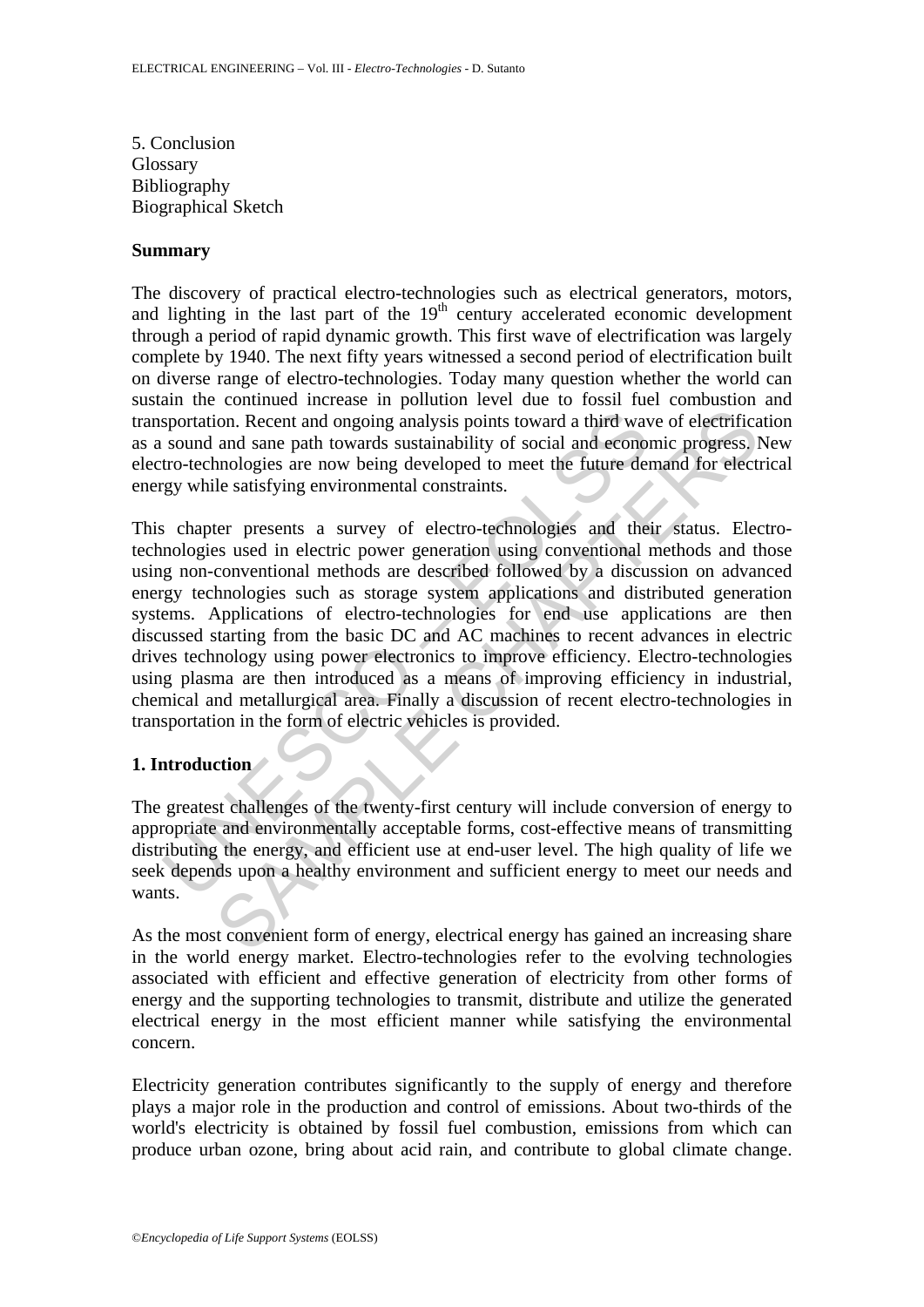According to the International Energy Agency (IEA), Asia will produce approximately one quarter of the world electricity output by 2010. The largest increase in electric generating power capacity will be in the developing countries, particularly in Asia. IEA predicts that by 2010, China alone will require nearly 280 GW of new generating capacity, which is equivalent to adding a 1000 MW power generation plant to the system every month. It is obvious that such an expansion will have a great impact on the environment.

mmended by the World Health Organisation (WHO). Urban ozo<br>spiratory problems and eye irritation and is known to be harmfu<br>s and crops. Acid rain raises the acidity of streams and lakes, ca<br>invertebrates, and has been blame deal by the World Health Organisation (WHO). Urban ozone has been liny problems and eye irritation and is known to be harmful to many type props. Acid rain raises the acidity of streams and lakes, causing harm to be the se The deteriorating impact on the environment is already visible. People in many countries around the world continue to suffer from health effects due to the combustion of fossil fuels in equipment lacking environmental control. For example, in some part of the world, winter days are often dark and grey because of suspended particulates exceeding 500 micrograms (ug) per cubic meter, far in excess of the maximum level recommended by the World Health Organisation (WHO). Urban ozone has been linked to respiratory problems and eye irritation and is known to be harmful to many types of trees and crops. Acid rain raises the acidity of streams and lakes, causing harm to fish and invertebrates, and has been blamed for damage to forests and structures. Elevated levels of sulfates and nitrogen oxides in the atmosphere have been linked to respiratory ailments and increased mortality rates in humans. The possibility of global warming from the so-called greenhouse gases (GHG) could cause changes in crop productivity, migration of forest ecosystems, rising sea levels, and the extinction of some endangered species.

Meeting the future demand for electrical energy while satisfying environmental constraints, is certainly one of the most technically challenging and economically important problems facing the world of electro-technologies today.

Recent advancement in power electronics, microprocessors, and information technology has seen new developments of electro-technologies that have a substantial potential for saving electricity by implementing more efficient end-uses of electricity. This can significantly reduce the environmental problems, which to a large extent are associated with the generation of electric power. The saving potential can be more than half of the present electricity consumption. Moreover, since electricity savings are often much cheaper than providing the power, efficient end-use of electricity can play a vital role in future life support systems.

This chapter presents a survey of electro-technologies and their status. Principles of operation and significant applications both current and potential are outlined and assessment is made whenever possible of its potential for sustainable use of electricity. Some of the technologies and processes discussed are still in their infancy and development stages. Some have developed and are developing rapidly; while others show great future promise. Rapid progress is being made in numerous industrial and environmental applications.

The structure of the chapter is as follows: Section 2 discusses electro-technologies used for generation and transmission of electricity. Both conventional and non-conventional methods of generating electricity are described. Electro-technologies for transmission and distribution includes both the AC and HVDC transmission, and discusses the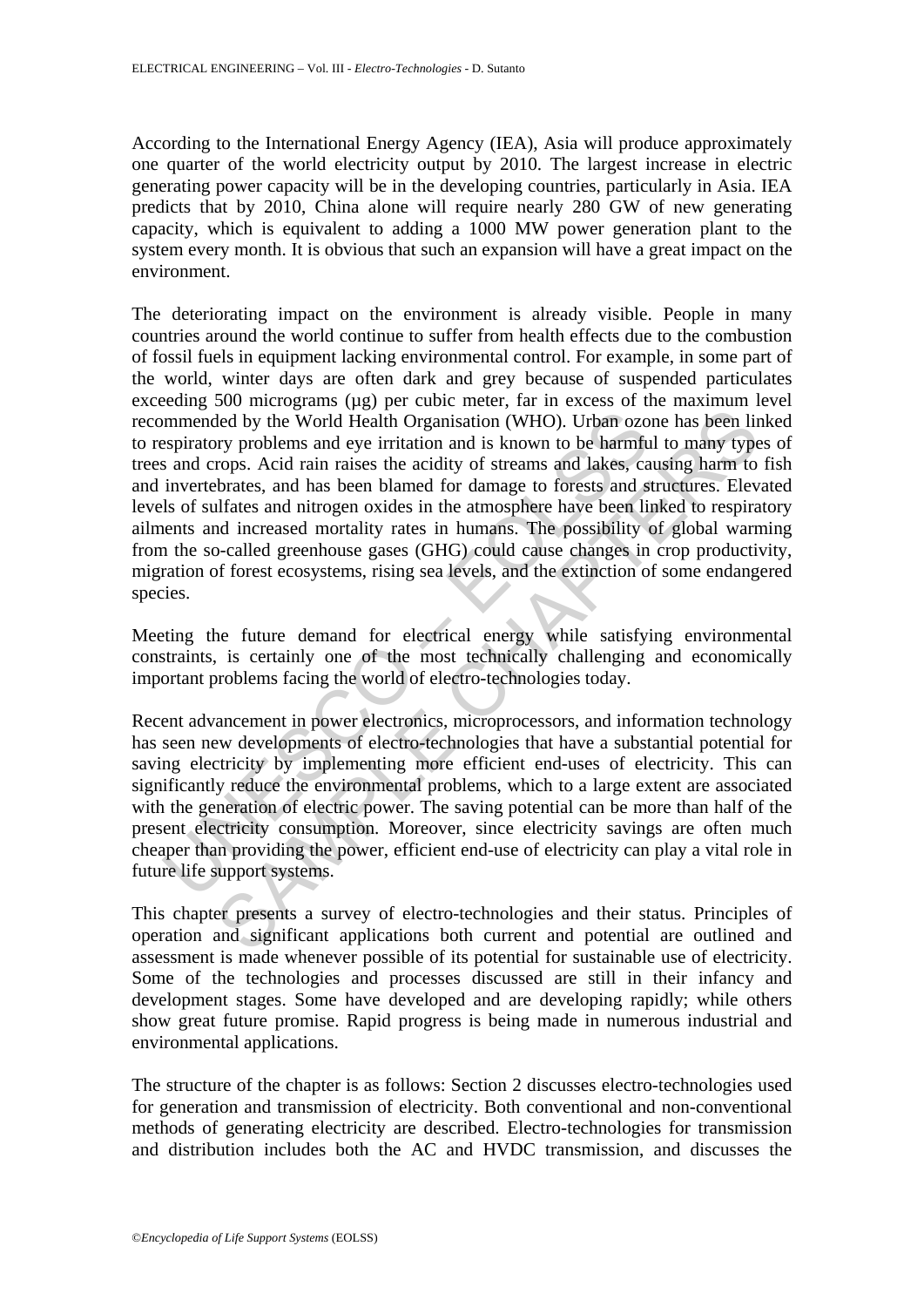benefits of having distributed generation and energy storage to improving the operation of the power system. Section 3 presents the electro-technologies used in end-use equipment, such as DC machine and induction machine. Means of improving the performance of the end-use electro-technologies using power electronics such as the variable speed drives, switched reluctance motor drives and demand side technologies will also be presented in Section 3. Electro-technologies in transportation in the form of electric vehicles are covered in Section 4. This can help significantly in reducing air pollution and global warming and hence is an indispensable technology for future life support system.

### **2. Electro-technologies for Generation and Transmission of Electricity**

This section will first describe the electro-technologies associated with the generation of electricity followed by electro-technologies associated with the transmission and distribution of electrical energy.

tricity followed by electro-technologies associated with the<br>ribution of electrical energy.<br>most traditional way of generating electrical energy is by co<br>ratos and the discussed: cylindrical-rotor generators and salies<br>is followed by electro-technologies associated with the transmission<br>of electrical energy.<br>Traditional way of generating electrical energy is by converting rotati<br>electrical energy using synchronous generators. Two types of s The most traditional way of generating electrical energy is by converting rotational energy to electrical energy using synchronous generators. Two types of synchronous generators will be discussed: cylindrical-rotor generators and salient-pole generators. This is then followed by discussion on how the rotational energy can be obtained. Section 2.2 describes several conventional methods to achieve this. Traditionally steam expansion turbines are used to produce the mechanical energy to drive the synchronous generator. The steam can be obtained from waters heated by combustion of fossil fuels such as coal, oil, gas or nuclear. Another conventional method is to use gravitational energy due to falling water to rotate the synchronous generator. Section 2.2.3 describes the operation of a nuclear generation plant.

Section 2.2.4 discusses newer technologies such as combined cycle gas turbine (CCGT) and cogeneration, which are increasingly being used in newer power plants being built in recent years.

As the continual depletion of fossil fuels such as coal, oil and the increasing level of polluting gasses and particulates are not sustainable, non-conventional electrotechnologies to generate electricity are being developed by converting wind, solar and chemical energy to electrical energy. While they are still relatively new, small in ratings and more expensive than the conventional methods of generating electricity, the increasing need to have sustainable use of energy will ensure that these technologies will further developed and researched. Section 2.3.5 covers these non-conventional electro-technologies which include wind generators, photovoltaics and fuel cells.

Another important electro-technology that will be discussed is the use of energy storage in which electrical energy can be stored in the form of non-electrical energy and when electrical energy is required again, the non-electrical energy can be converted back to the electrical energy. This is particularly useful as generated electrical energy cannot be easily stored and hence without storage must be used immediately once generated.

Having discussed the electro-technologies associated with the generation of electricity, the next section will describe electro-technologies associated with power transmission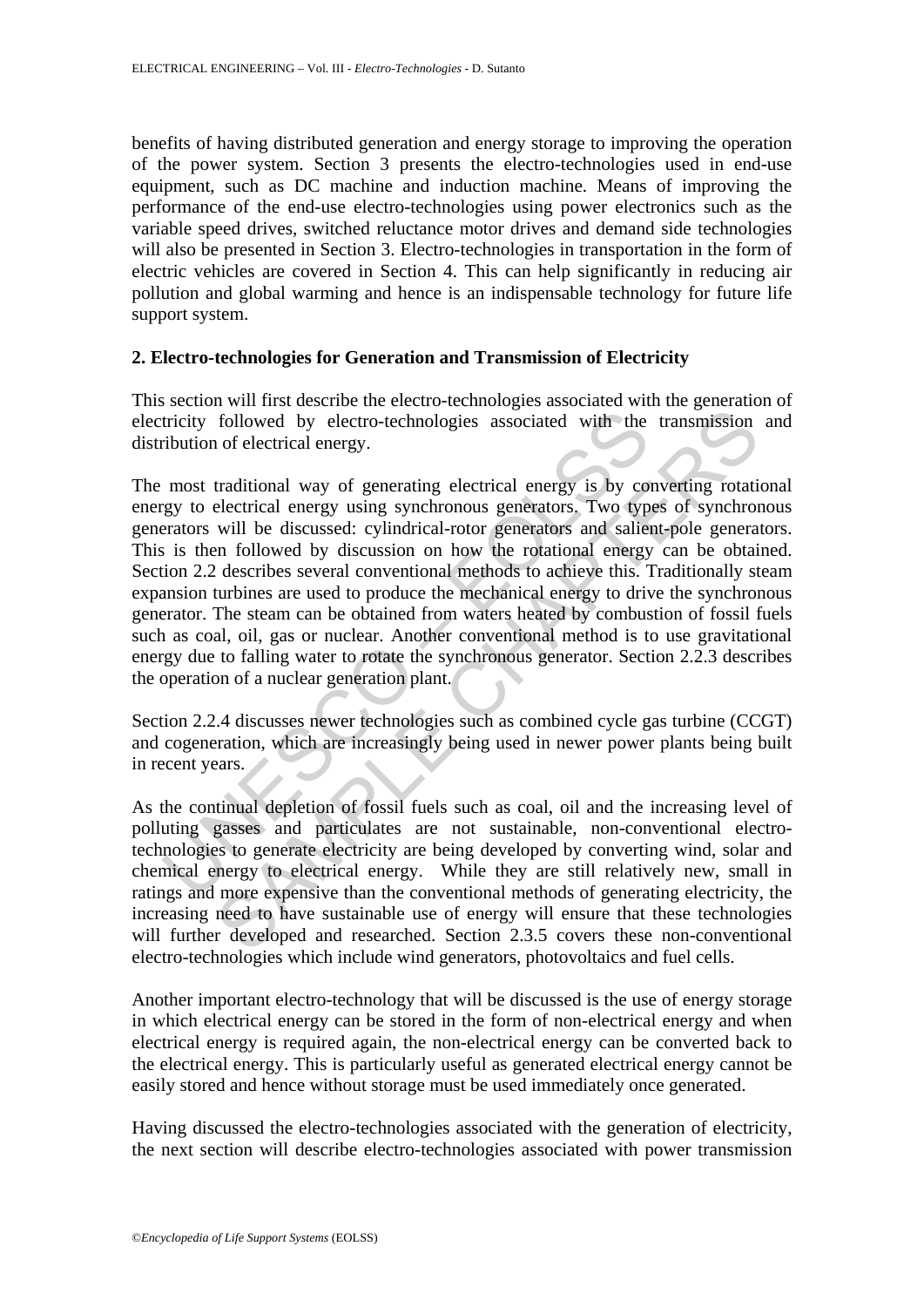and distribution of electrical energy.

Two main methods of transmitting electrical energy will be discussed: AC and DC transmission. The most traditional method of transmitting electrical energy efficiently is using AC transmission by transforming the generated electricity into high voltage for transmission using transformers and later transforming it back to lower voltage for distribution and end-use of electricity.

In some countries, the power has to be transmitted over long distances causing severe voltage drop across the AC transmission line. To overcome this problem, HVDC transmission is used. HV DC transmission also allows better control of power flow.

This section will close with a discussion on most recent development to improve power system performance. To reduce losses in transmission and to utilize the excess or small generation at the distribution networks, a distributed generation system has been proposed as the basis of future power systems. Combining this with the emergence of energy storage systems and growing numbers of renewable being installed in transmission and distribution network, a much more reliable and secure power system can be obtained.

### **2.1. Synchronous Generators**

The most commonly used generators for converting mechanical (rotational) to electrical energy in AC power systems are the three-phase synchronous generators operating at 50 Hz or 60 Hz.



Figure 1: A Schematic Diagram of a synchronous generator

A three-phase synchronous generator consists of two main windings: the stator winding that generates electrical power and the magnetic field excitation winding commonly located in the rotor (the rotating part of the machine). In nearly all synchronous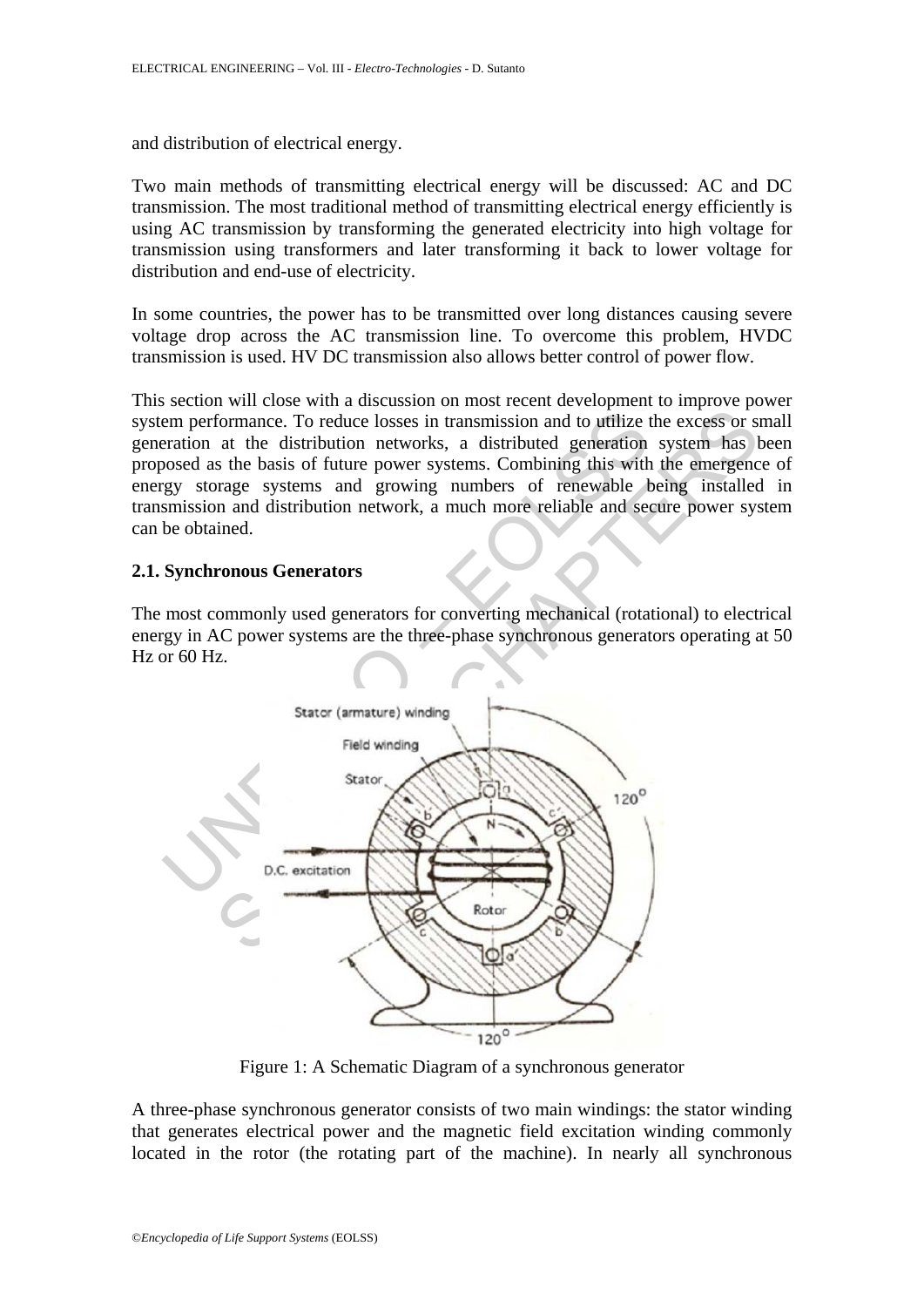generators used in a generating station, the magnetic field is established using a DC current in the field excitation winding. Figure 1 shows a schematic diagram of a synchronous generator.

A three-phase winding consists essentially of sets of coils equal to the number of pairs of poles symmetrically distributed around the stator, and each set consists of three groups of coils, which are symmetrically distributed under every pair of poles. Each one of these groups belongs to one of the phases, and all the groups belonging to one phase are connected together, usually in series and occasionally in parallel, to form the phase winding. For the availability of a neutral and because of insulation requirements, the three phase windings are connected in Y (star) for most synchronous generators.

metic flux linking the stator winding coils alternates and an alterated in them. The generated voltages in the three phase winducted in them. The generated voltages in the three phase winducted, but are always 120° apart i The state and the state winding coils alternates and an alternating voltage in them. The generated voltages in the three phase windings are equality in them. The generated voltages in the three phase windings are equality When the rotor of a three-phase synchronous generator is driven by a prime mover, the magnetic flux linking the stator winding coils alternates and an alternating voltage is generated in them. The generated voltages in the three phase windings are equal in magnitude, but are always 120° apart in phase. The frequency of these voltages will depend on the speed of the prime mover and the number of poles of the synchronous generator. For operation at a desired frequency, the choice of the number of poles of a synchronous generator will depend on the speed of the prime mover. For optimal operation, the speeds of the various prime movers depend on their types, and thus the number of poles and the form of construction of synchronous generators will essentially depend on their prime movers.

The two main basic constructions of synchronous generators are cylindrical-rotor (or wound rotor) generators and the salient-pole generators.

# **2. 1.1. Cylindrical-Rotor Generators**

As implied by the name, these generators have cylindrical rotors. The excitation field winding is usually embedded in axial slots. These generators are usually driven by steam or gas turbines. Such turbines operate best at high speeds, usually 3600 (3000) or 1800 (1500) revolutions per minute. At these speeds, the number of poles of a synchronous generator has to be either two or four for 60 (50) Hz operation.



Figure 2: Construction of cylindrical-rotor synchronous machine

# **2. 1.2. Salient-Pole Generators**

In salient-pole generators, the field windings are wound around the poles and connected in series in the salient-pole form. The salient-pole generators are most suited for low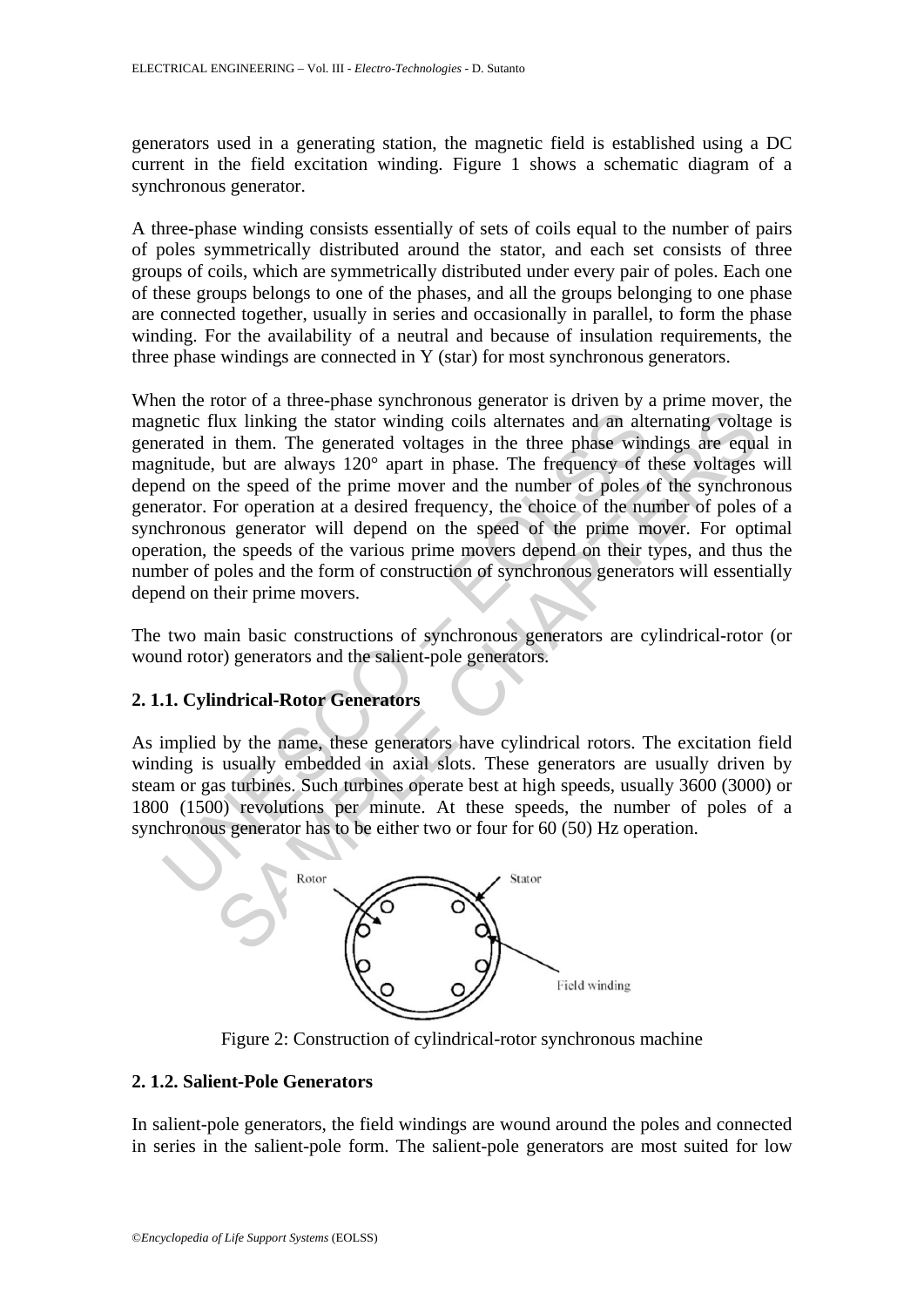speed operation, in the range of 50 to 1000 revolutions per minute. The prime movers are generally hydraulic turbines or internal combustion engines. A damper winding is usually fitted in slots at the pole surface for synchronous motor starting and for improving the stability of the machine. Figure 3 shows a salient pole construction.



Figure 3: Salient Pole Construction

# **2.2. Electric Power Generation: Conventional Methods**

The mechanical (rotational) energy required in a synchronous generator can be obtained either from high pressure steam generated in a turbine by heating water using combustion of fuels such as coal, oil, gas or nuclear or from gravitational energy of falling water.

Figure 3: Salient Pole Construction<br>
Figure 3: Salient Pole Construction<br>
Electric Power Generation: Conventional Methods<br>
mechanical (rotational) energy required in a synchronous generate<br>
ter from high pressure steam gen Figure 3: Salient Pole Construction<br>
Figure 3: Salient Pole Construction<br>
ic Power Generation: Conventional Methods<br>
mical (rotational) energy required in a synchronous generator can be obta<br>
m high pressure steam generate The conventional power plants can be categorized into three main types: thermalgenerating stations, hydroelectric generating stations and nuclear generating stations. The most common ones are the thermal power stations, which provide the bulk of the electrical energy. About 70% of all power plants are of this type. The hydroelectric and nuclear power stations provide about 25 % of electrical energy produced in the world.

More recently Combined Cycle Cogeneration has been developed to improve the efficiency and reduce emission of pollutants.

# **2.2.1. Thermal Generating Stations**

In a thermal generating station, high-pressure steam at high temperature from the boiler provides the mechanical energy at the steam turbine's shaft to drive an AC generator, which then produces electrical energy. The steam is generated from water heated by the combustion of coal, oil, or natural gas to heat water in a boiler. The temperature can reach up to  $600^{\circ}$ C and the pressure can go up as high as 30 MN/m<sup>2</sup>. In most thermal generating station, the steam that exhausts from the turbine is directed to a condenser where it is cooled, distilled into water, and returned to the boiler. For this reason, thermal stations need to be located near rivers, lakes, and oceans, where an ample quantity of cooling water is available. Figure 4 shows the schematic diagram of a coal power station.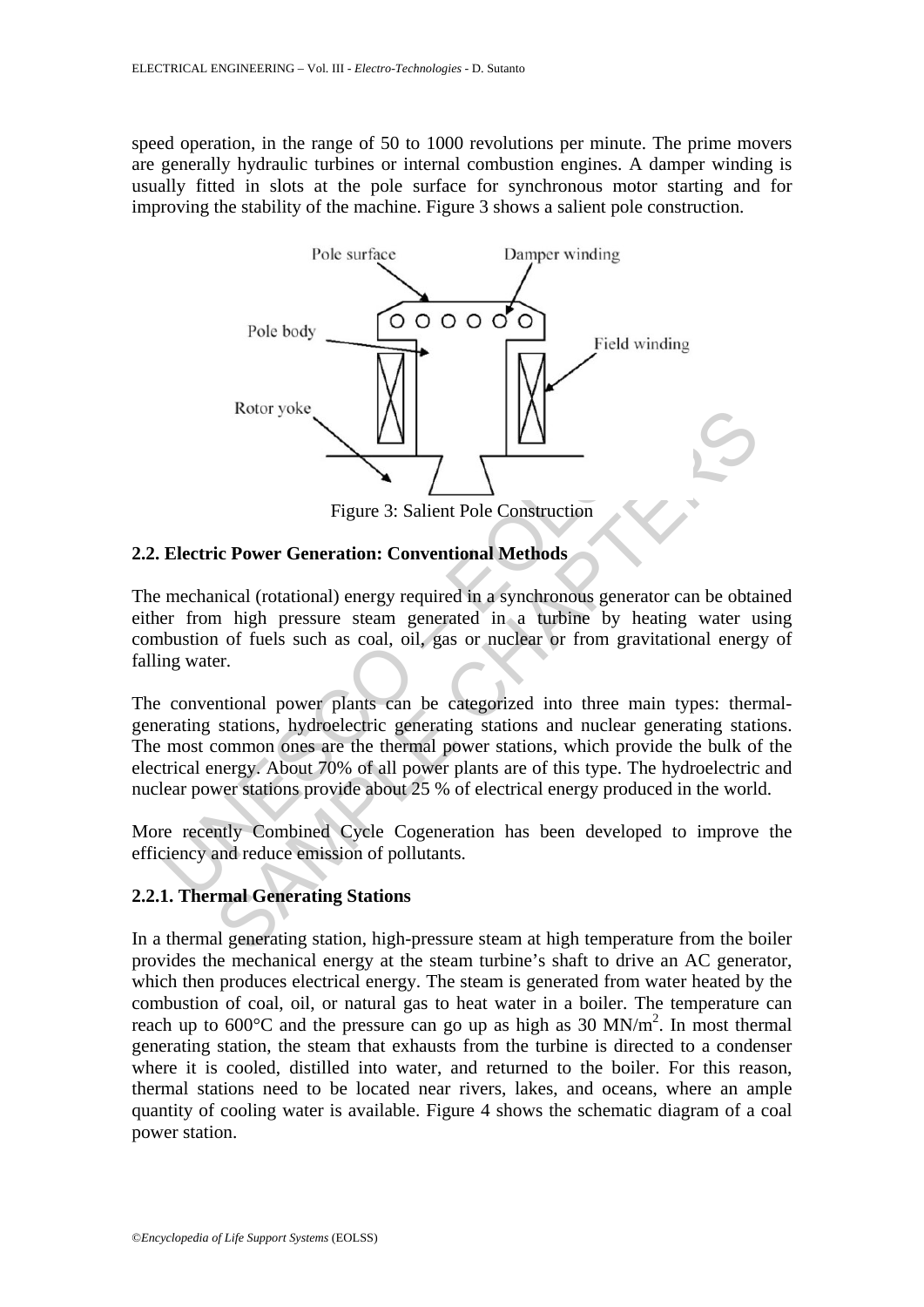

Figure 4: The Schematic Diagram of the operation of a coal power station *Source: Grand Island Utilities Department's website (http://www.giud.com/)* 

Figure 4: The Schematic Diagram of the operation of a coal pc<br>Source: Grand Island Utilities Department's website (http://ww<br>r to the oil crisis in the 1970's, the most widely used fuel was -powered stations have replaced The Schematic Diagram of the operation of a coal power station<br>
e.: Grand Island Utilities Department's website (http://www.giud.com/)<br>
e oil crisis in the 1970's, the most widely used fuel was oil. In recent yed stations Prior to the oil crisis in the 1970's, the most widely used fuel was oil. In recent years coal-powered stations have replaced many oil-fired stations. This, however, resulted in the increased emission of pollutants, and hence more stringent environmental regulations have been placed on coal-powered stations. Now the most acceptable fuel is natural gas, which produces the least atmospheric pollution, and is available in large quantities.

The conversion efficiency of a thermal generating station is always low (typically ranging from 30% to 40%), because of the inherent low efficiency of the steam turbines. To increase the efficiency, combined cycle plants using gas and coal have become more and more attractive because of its high efficiency (more than 50%).

> TO ACCESS ALL THE **35 PAGES** OF THIS CHAPTER, Visit: http://www.eolss.net/Eolss-sampleAllChapter.aspx

#### **Bibliography**

- - -

B. K. Bose (ed.), (1996) Power Electronics and Variable Frequency Drives Technology and Applications, Piscataway, NJ: IEEE Press. [This is a good reference book on variable speed drives with many examples in actual applications]

D. Sutanto (2000). Feasibility of Introducing Electric Vehicles in Hong Kong. Better Air Quality Motor Vehicle Control & Technology Workshop (BAQ2000), Hong Kong, 18-20 September 2000, Hong Kong Polytechnic University, Hong Kong, pp.1-6. [A reference paper describing the options that are currently being considered in Hong Kong for the use of electric vehicles].

D. Sutanto, W.R. Lachs (1998). Battery Energy Storage Systems for Sustainable Energy Development in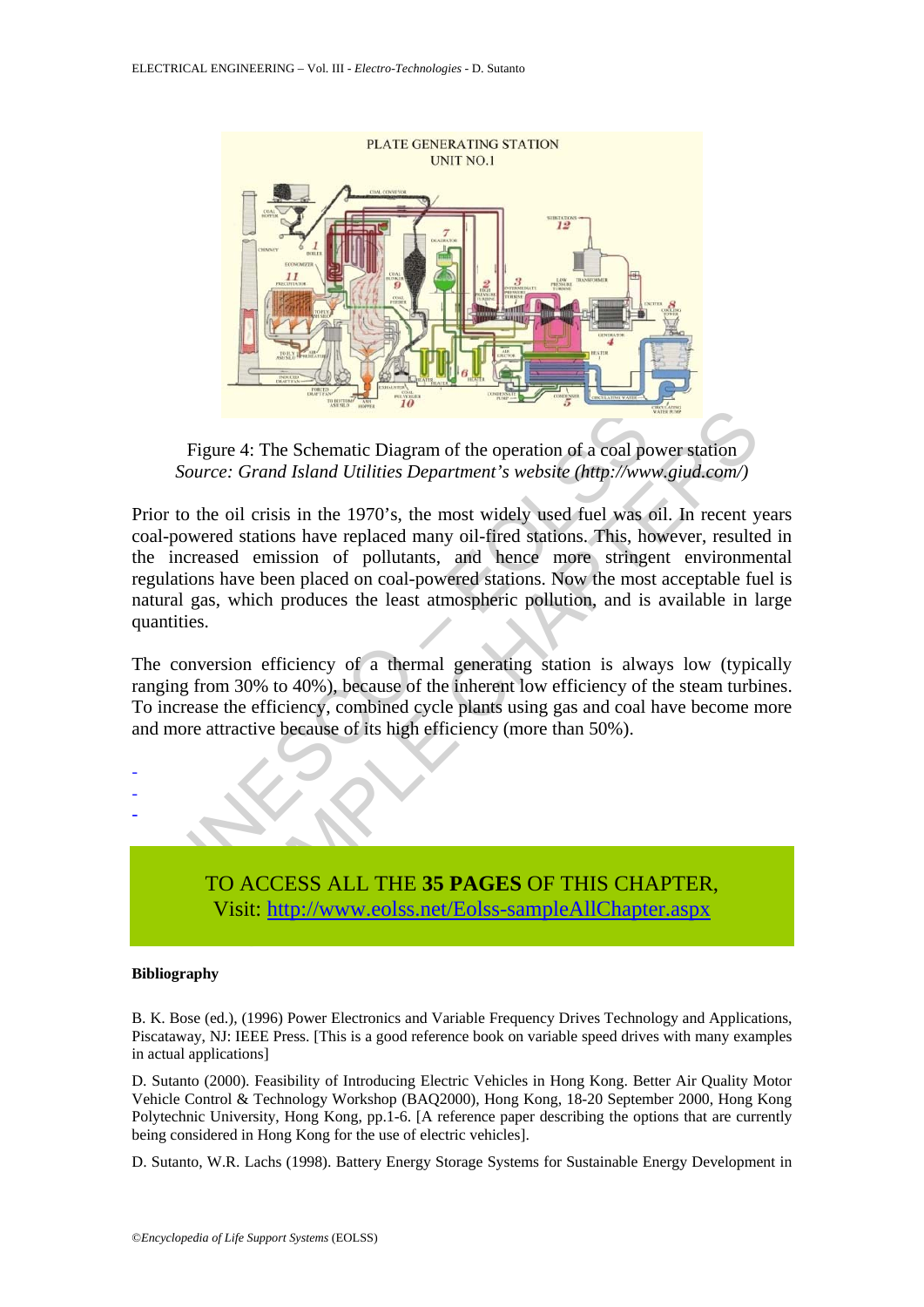Asia. Electric Power Systems Research No. 44, pp. 61-67. [A reference paper on the benefits of Battery Energy Storage Systems for Asia]

Electric Vehicle Association of the Americas (EVAA) 2001. Frequently Asked Questions About EVs (http://www.evaa.org/evaa/pages/online\_store.htm) [A good reference article on understanding electric vehicle basics]

EPRI (1991). Customer Systems Division, Technical Brief: Load Management and the Environment, Report RP2788, Electric Power Res. Inst., 1991. [A good reference on load management technologies with discussions on how to improve environment by using load management]

G. F. Caruso (1996). The Asia-Pacific Region in the IEA's World Energy Outlook and Sustainable Energy Development. Keynote Paper, Proc. Int. Symp. on Sustainable Energy Development in Asia, Hong Kong, 8-10 May 1996, pp. 1.1-1.4. [This paper provides the IEA's outlook for Sustainable energy development in Asia-Pacific]

G. P. Shultz, Transformers and Motors, Indianapolis: Sams, 1989 [A comprehensive reference text on the subject]

Glover/Sarma. (1989) Power System Analysis and Design. [A very good textbook for learning power system analysis. The introduction gives good summary of the history of the electric power system].

Grigsby, L.L.(1998) The Electric Power Engineering Handbook [A comprehensive reference textbook on the subject. It is very useful for those who wants to know more about any aspects of power engineering]

IEEE History Center (2000) http://www.ieee.org/organizations/history\_center/. [A very good website to learn about the history of electrical engineering and the institution]

J. E. Miller (ed.), (1988) Switched Reluctance Motor Drives, Ventura, CA: Intertec Commun. [An excellent introductory text for the subject]

J. Hindmarsh (1991). Electrical Machines and their Applications, 4th ed., Oxford: Pergamon. [ A good textbook on Electrical Machines with complete description on all types of machines]

L. Y. Chan, C. Y. Chan and Y. Qin (1999) The effect of commuting microenvironment on commuter exposures to vehicular emission in Hong Kong. *Atmospheric Environment*, Volume 33, Issue 11 , 1777- 1787. [This paper discussed the effect of air pollution due to cars in Hong Kong].

M. D. Levine et al (1995), Electricity end-use efficiency: Experience with technologies, markets, and policies throughout the world, Energy Int. J., 20 (1): 37-61. [A practical resource manual for end-use efficiency. It is very useful for those interested to investigate this topic]

ct]<br>mana, (1989) Power System Analysis and Design. [A very good textborm analysis. The introduction gives good summary of the history of the electric<br>m analysis. The introduction gives good summary of the history of the el a. (1989) Power System Analysis and Design. [A very good textbook for learning piss. The introduction gives good summary of the history of the electric power system]. (1998) The Electric Power Engineering Handbook [A compr Nicholas P. Cheremisinoff (1996). Electrotechnology: Industrial and Environmental Applications. Noyes Publications, NJ, USA. [This books provides survey and status of various electrotechnologies with many useful diagrams and tables]

P. Kundur (1994). Power System Stability and Control, New York: McGraw-Hill. [A very comprehensive reference book on power system engineering]

R. Robbins (1997). DC will continue as viable drives technology option. Drives Control, Mar 1997, pp: 60-61. [An excellent paper discussing the pro and con of the use of AC or DC motors in variable speed drives]

S. Rahman, A. de Castro, Environmental impacts of electricity generation: A global perspective, IEEE Trans. Energy Convers., 10: 307-314, 1991. [A comprehensive paper reviewing various topics in the subject]

T. W. Keelin, C. W. Gellings (1986). Impact of Demand-Side Management on Future Customer Electricity Demand, EPRI EM-4815-SR, Palo Alto, CA: Electric Power Research Institute. [A report by EPRI Describing the state of the art of Demand-side management]

W. Leonhard (1996) Control of Electrical Drives. 2nd ed., Berlin: Springer Verlag. [An excellent textbook on Variable Drives written from the control perspective]

W.R. Lachs, D. Sutanto & G. Ledwich (1995). Distribution Control with Battery Energy Storage Systems. Distribution 2000 Conference Brisbane, Australia, 14-17th November 1995, pp. 253-261 [A reference paper describing how Battery Energy Storage Systems can help distribution system]